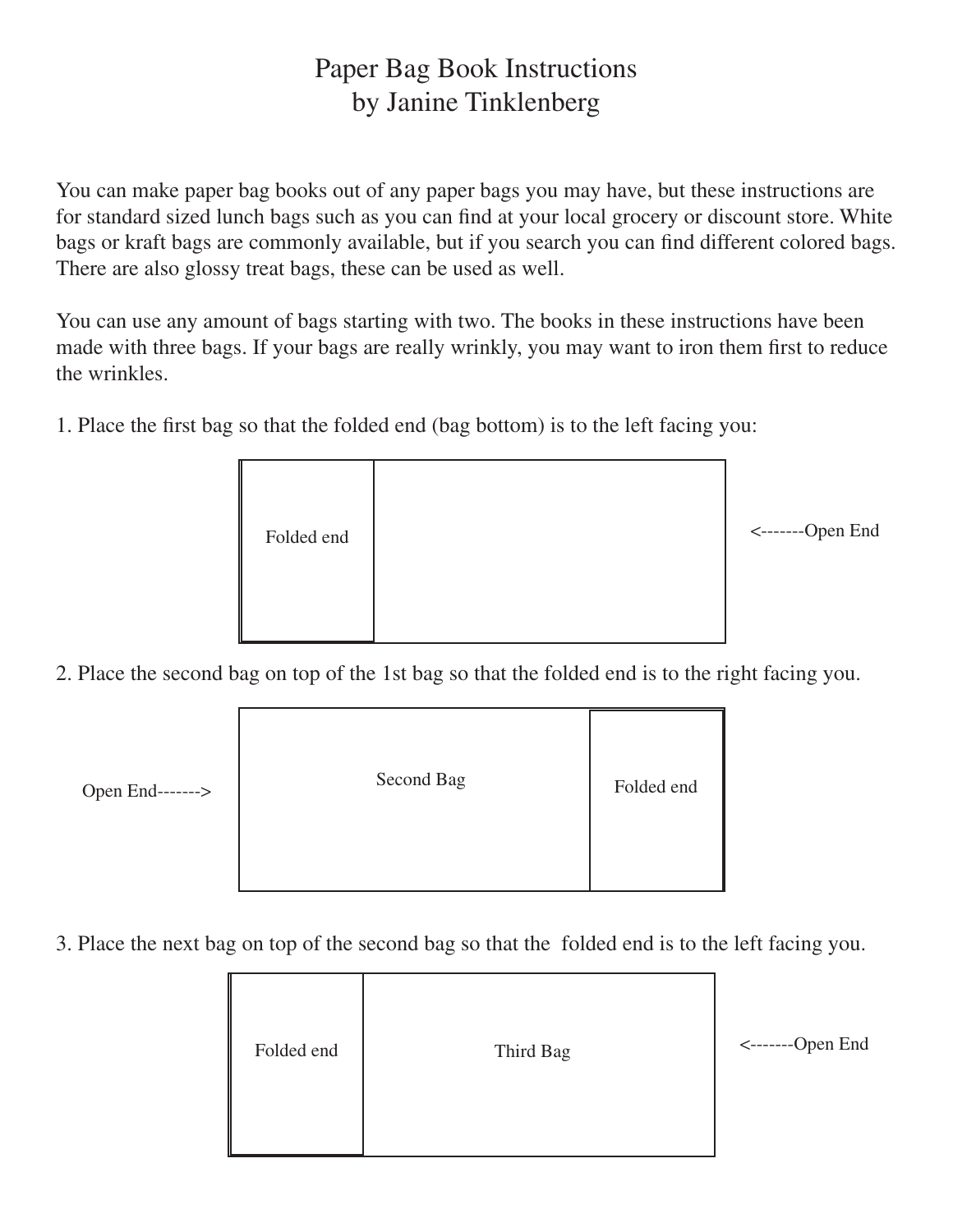You can keep on adding bags if you wish, but this configuration gives you 10 interior pages. You will also be able to place pull-out pages in the open ends of the bags, so you don't need a lot of pages.

Once you've gotten as many bags as you wish, fold them in half to form the book towards you (so the outside is the smooth side of the first bag.) Now you need to decide how to bind the bags together.

You can simply tie a ribbon around all the bags, or you can sew them together using a sewing machine. What I did was punch two 1/8" holes through all the layers in the center about 1" from each edge, then threaded cording through it and tied it. You can bind them any way you can think of.

Now you start decorating them. I used a Simply Scrappin' Kit to do mine and found that one kit will do two books. The standard size of lunch bag takes a 5" square page both adhered to the bag and to slide inside the open ends. For the folded end of the bag, you can choose to simply cover it, or you can take advantage of the little pocket made by the bottom of the bag. I adhere a 3 1/4" x 5" piece of cardstock over the bag bottom and use brads to attach the two inner corners to the bag beneath, making sure to only go through one fold of the bag edge. In this pocket you can put a little journaling slide-out, use it for ephemera like tickets or even more photos!

Now it's just a matter of decorating your book. You can be creative as you wish; I've included sketches of my layouts, but you don't need to stick to those. For the pull-out pages, I use a 5" square piece of cardstock and make a tab to help slide it out. This tab can be mirror image die cuts from a scrappin' kit stuck back to back (with the page adhered between them), or you can punch circles or squares and adhere them back to back. I put photograqhs on both sides of the slide out, but that is up to you! You can put one pull-out page in each fold of the open end (for two pull-outs) or you can add more than that.

If you like, you can use a circle punch to make a notch in the cardstock adhered over the open ends where the bag is notched; that makes the pull-out tab more accessible and noticeable.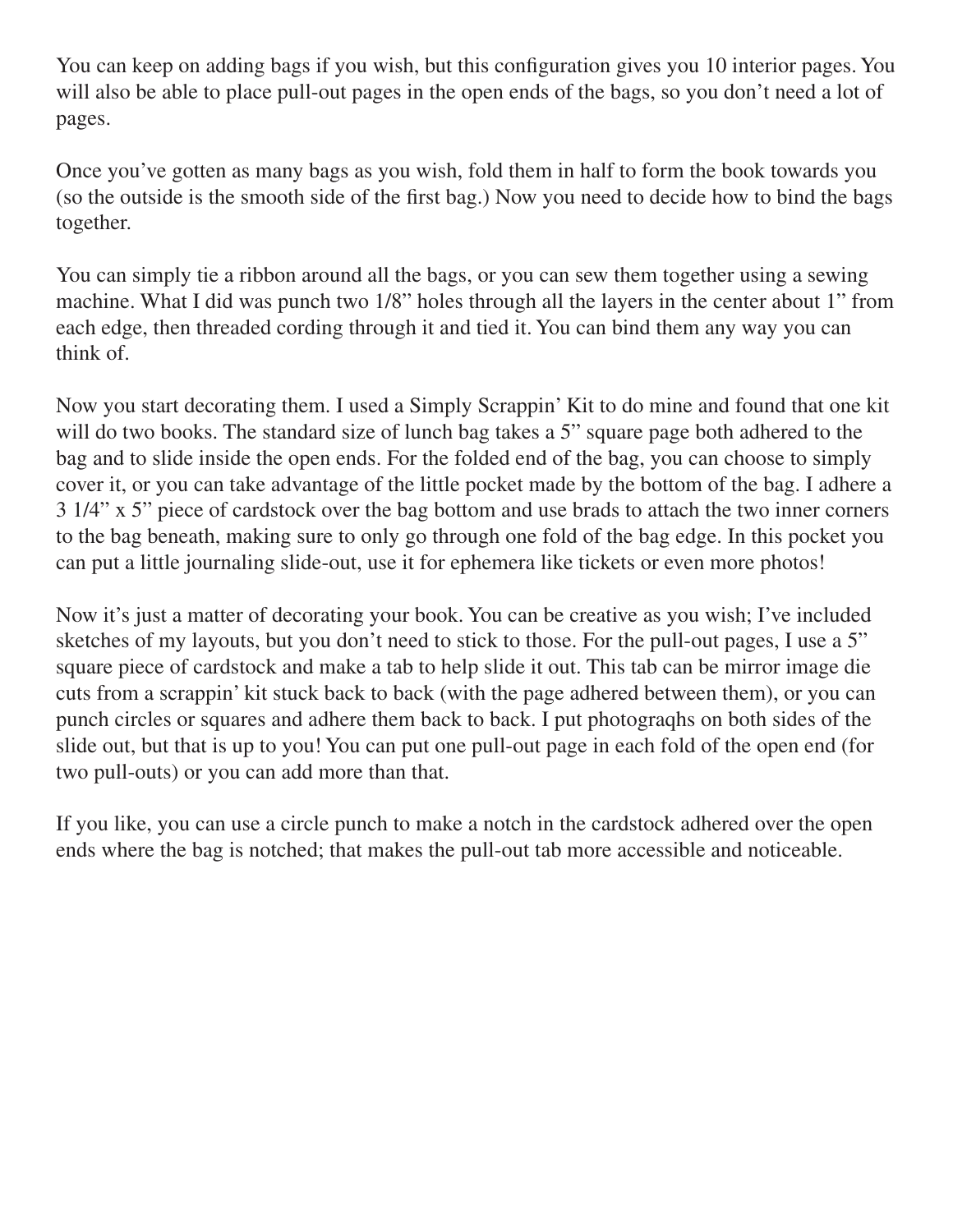